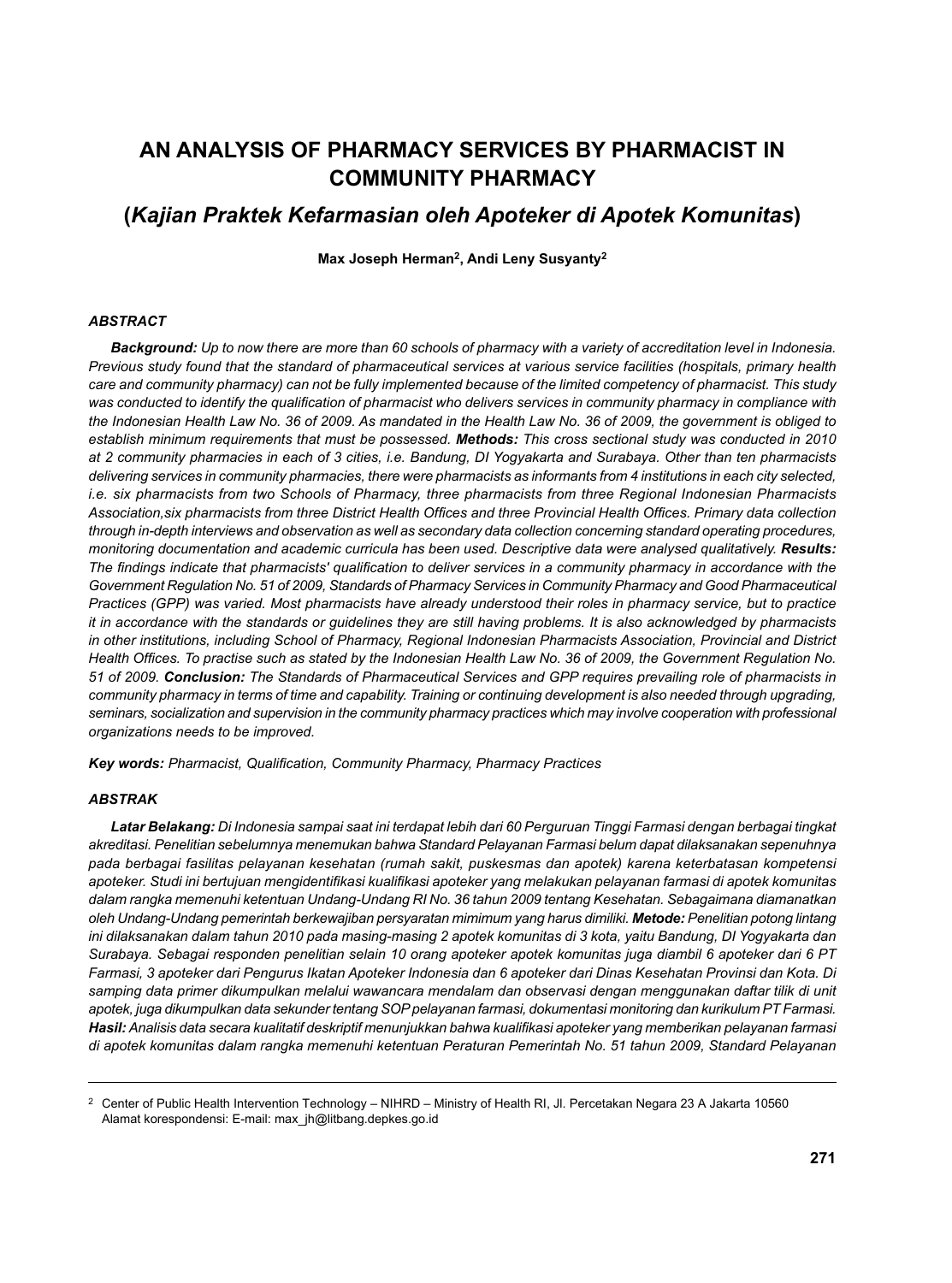*Farmasi di Apotek dan Good Pharmacy Practice bervariasi. Pada umumnya apoteker memahami perannya dalam pelayanan farmasi, tetapi untuk melaksanakannya sesuai dengan standard atau pedoman masih menghadapi berbagai kendala. Hal ini juga diakui oleh apoteker dari PT Farmasi, Pengurus IAI dan Dinas Kesehatan. Pelaksanaan sesuai dengan Undang-Undang RI No. 36 tahun 2009, Peraturan Pemerintah No. 51 tahun 2009. Kesimpulan: Standard Pelayanan Farmasi di Apotek dan GPP menuntut peran yang dominan dari apoteker di apotek komunitas dalam hal waktu dan kemampuan. Pelatihan dan pendidikan berkelanjutan juga dibutuhkan, antara lain melalui penataran, seminar, sosialisasi dan supervisi praktik farmasi di apotek komunitas yang mungkin melibatkan kerja sama dengan organisasi profesi dan PT Farmasi.* 

*Kata kunci: Apotek, Kualifi kasi, Apotek Komunitas, Praktek Kefarmasian*

Naskah Masuk: 4 April 2012, Review 1: 12 April 2012, Review 2: 12 April 2012, Naskah layak terbit: 1 Maret 2012

## **INTRODUCTION**

The objectives of health development are to build awareness, motivation and capability to realize healthy living and to have access to quality, proportional, and fair distribution of health services as an investment of socially and economically productive human resource development. For the purpose of achieving health development goals stated in the Indonesian Health Law No. 36 of 2009 (Undang-Undang Kesehatan RI No. 36, 2009), the government shall establish planning, recruitment, procurement, utilization, control and supervision of health providers in delivering health care including those practising in health facilities who should have minimum qualification such as stated in Minister Decree.

One of health facilities where pharmacists deliver pharmacy services is a community pharmacy. As a health care provider a pharmacist shall have qualification such as mandated in the Indonesian Health Law No. 36 of 2009. Nowadays, the government has issued pharmacist qualification in practising pharmacy services through the Government Regulation No. 51 of 2009 on Pharmacy Practice (Peraturan Pemerintah RI No. 51, 2009). In the Indonesian Health Law it is also mentioned that pharmacy practices which include dispensing and quality control of pharmaceutical products, safety assurance, procurement, storage and distribution of drugs, supply of physician prescribed drug, drug information provision and development of drug, medical product and traditional medicine should be provided by competent and authorized personnel.

The development in health technologies and the changing of life-style have brought changes in the community expectations concerning pharmacy services in hospitals, primary health care and pharmacies. Convenient and timely access to care, patient safety and health outcomes, financial sustainability and the scope of pratice of health professionals are recent challenges. Pharmacists should move from behind the counter and start serving the community by providing pharmaceutical care instead of merely supplying medicines. A comprehensive pharmacy service involves activities both to secure good health and to avoid ill-health in the population. Health promotion and health maintenance are key components of pharmacy practice and effective drug therapy management. When ill-health is treated, it is necessary to assure quality in the process of using medicines in order to achieve maximum therapeutic benefit and to avoid untoward-effects (FIP, 2009).

Other than in the Government Regulation No. 51 of 2009, guidelines on pharmacy service was introduced in the Decree of Minister of Health No. 1027 of 2004 (Depkes RI, 2006) and Good Pharmacy Practice (WHO, 1996), a joint document from WHO and FIP (International Pharmaceutical Federation). The Indonesian Pharmacist Association (IPA) had also established the pharmacy competency framework (BPP ISFI, 2004) and to support that the Indonesian Association of Pharmacy Higher Education developed pharmacist professional standards requirements (APTFI, 2010).

The pharmacist professional standards requirements in community pharmacy (PKPA) aims to achieve the following competencies:

- 1. Ability to make professional decision based on knowledge, evidence, standards, regulation and ethics in community pharmacy.
- 2. Ability to implement pharmaceutical care to ensure patients derive maximum benefit from their treatment with medicines.
- 3. Ability to communicate with patients and other health care professionals.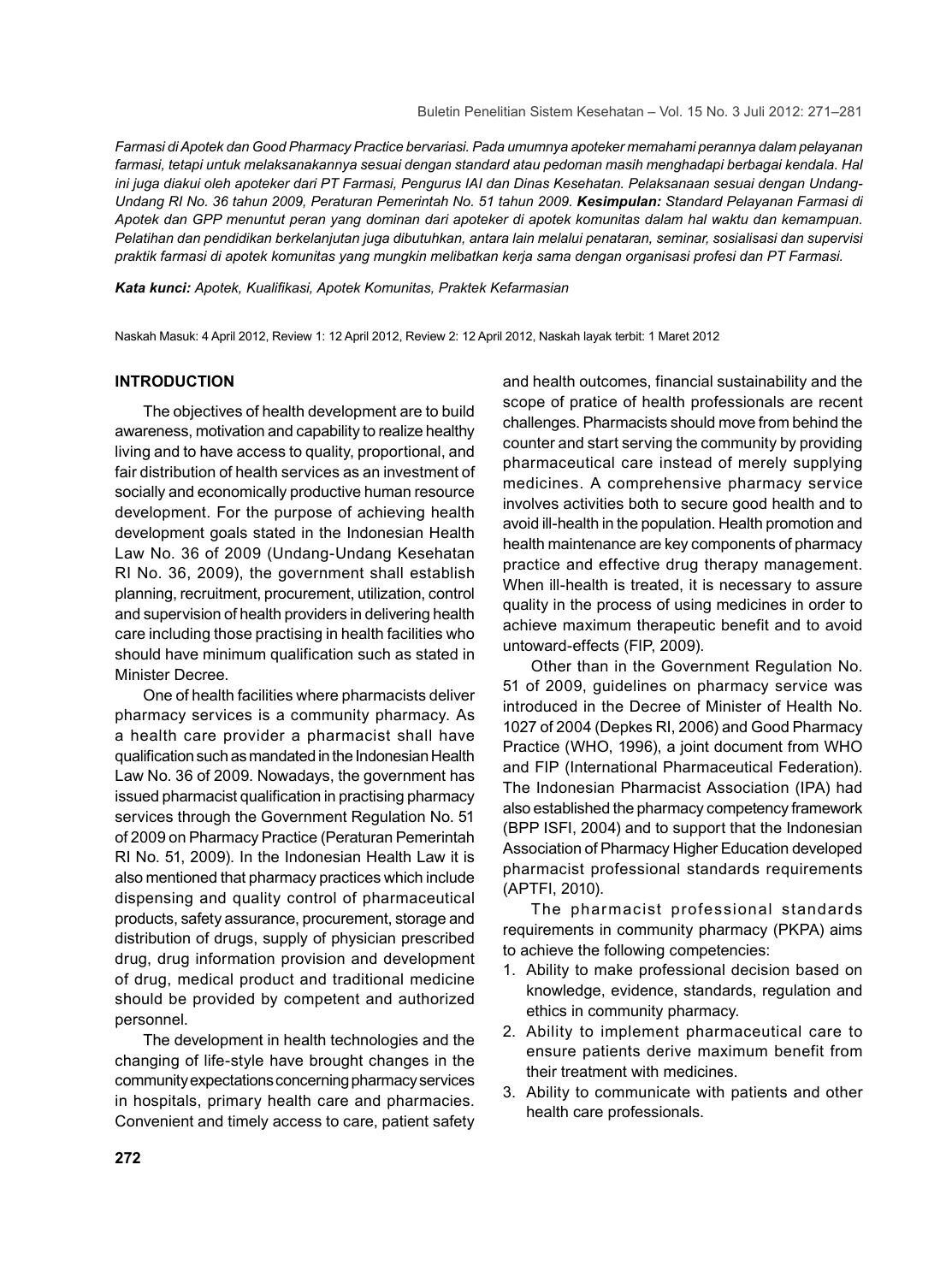- 4. Ability to plan either drug, finance, human resource or business management.
- 5. Ability to plan and implement professional development strategies based on good pharmacy practice.

According to the Indonesian Pharmacist Association all pharmacist practising in a community pharmacy shall be capable of:

- 1. Managing pharmaceutical products and medical devices adhering to the rules.
- 2. Professional provision of effective medication therapy management.
- 3. Provision of patient counseling, information and education.
- 4. Recording and reporting in compliance with the rules.
- 5. Monitoring efficacy and safety of pharmaceutical products and medical devices.
- 6. Acting as a management and pharmacy service leader in community pharmacy.
- 7. Active participating in preventive and promotive public health program.

This study was conducted to identify the qualification of pharmacist who delivers services in community pharmacy in compliance with the Indonesian Health Law No. 36 of 2009. Up to now there are more than 60 schools of pharmacy with a variety of accreditation level, i.e A, B, C and even not accredited yet (http://aptfi.or.id/?p=15, 2009). Furthermore, facilities and process of professional pharmacist education vary widely such that quality or competencies of their graduates differ too. A previous study on the readiness of pharmacy providers to anticipating globalization in pharmacy services in 2009 (Sasanti, 2009) found that the standard of pharmaceutical services at various service facilities (hospitals, primary health care and community pharmacy) can not be fully implemented because of the limited competency of pharmacist and general pharmaceutical knowledge obtained from school.

#### **METHODS**

#### **Conceptual framework**

This qualitative descriptive study was done cross sectionally in three cities in Indonesia, namely Bandung, DI Yogyakarta and Surabaya. Informants were six full-time pharmacists from six Community Pharmacies (CP), six pharmacists from six Schools of Pharmacy (SP), three pharmacists from three regional IPA, six pharmacists from three Provincial and three District Health Offices. Cities are purposively selected based on the existence of A and/or B accredited school of pharmacy in Java. Primary data collections through in-depth interviews and observation using check-list in community pharmacy as well as secondary data collection concerning standard operating procedures,

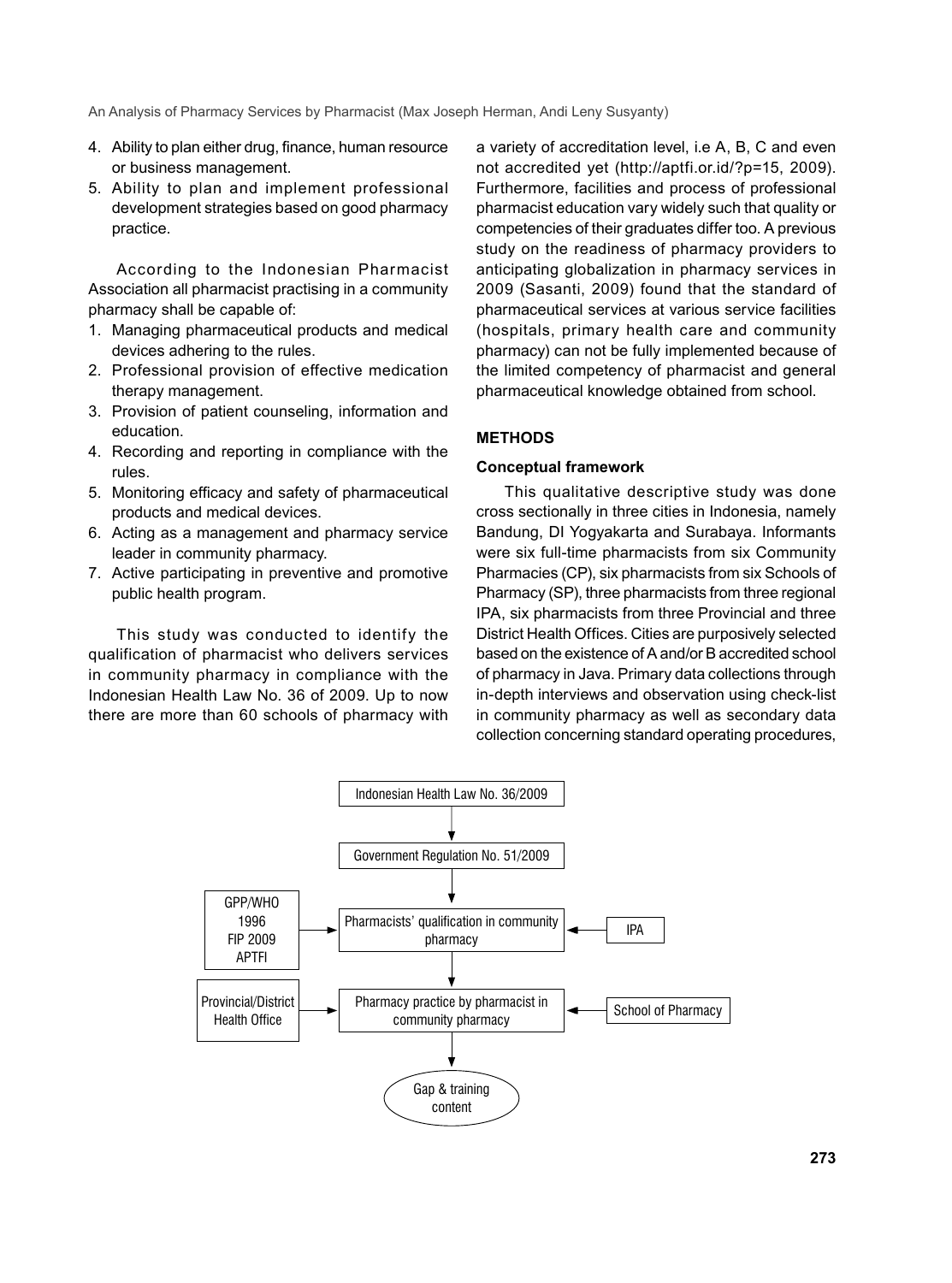| No           | <b>Cities</b> | <b>SP</b> | <b>IPA</b> | <b>CP</b> | <b>Provincial</b><br><b>Health Office</b> | <b>District</b><br><b>Health Office</b> |
|--------------|---------------|-----------|------------|-----------|-------------------------------------------|-----------------------------------------|
|              | Bandung       |           |            |           |                                           |                                         |
| 2            | DI Yogyakarta |           |            |           |                                           |                                         |
| 3            | Surabaya      |           |            |           |                                           |                                         |
| <b>TOTAL</b> |               |           |            |           |                                           | a                                       |

**Table 1.** Visited Insitution in Each City

monitoring documentation and academic curricula have been used.

#### **RESULTS AND DISCUSSION**

## **Characteristics of pharmacists practicing in community pharmacy**

Table 2 shows that pharmacists' graduation year and practicing experience as full time pharmacist in a community pharmacy varies greatly among respondents.

## **Qualifi cation of pharmacist practising in community pharmacy**

The qualification of pharmacist was viewed from several aspects like the main focus of pharmacy service and practice in a community pharmacy, the role of pharmacist in management and administration of pharmaceutical products, the role of pharmacist in supply and the use of medicines, the role and knowledge of pharmacist in counseling, patient education and provision of drug information, home care and self-care, standards and guidelines on pharmacy practice in community pharmacy, communication with other health professionals and promotion of rational prescribing as well as the contribution of pharmacy service in health care.

## **Main focus of pharmacy service in community pharmacy**

Most pharmacists said that the main focus of pharmacy service was a patient-oriented one and

to support that there should be no service whenever no pharmacists stand-by. To ensure the outcome of therapy, a pharmacist has to assess rational and appropriate use of drugs or by complying with the guidelines of pharmacy service in a community pharmacy just like the expectations from the standards, namely a comprehensive pharmacy service that involves activities to improve or maintain a patient's quality of life (Depkes RI, 2006). Nonetheless there was a pharmacist that did not define the focus for his pharmacy was a new one such as this statement:

## "*The main focus of pharmacy service has just been recognized and undefined yet, whilst we supply drugs including OTC and ethical drugs"*

WHO/FIP in Good Pharmacy Practice set the welfare of patient as a pharmacist's first concern in all settings and the core of the pharmacy activity is the supply of medication and other healthcare products of assured quality, appropriate information and advice for the patient as well as monitoring the effects of use (WHO, 1996).

## **Pharmacist's role in pharmaceutical products management**

According to the Standards of Pharmacy Services in Community Pharmacy, pharmacists have direct responsibilities in managing resources in a pharmacy like human resources, facilities and equipments, medication and other healthcare products, starting from planning, procurement, storage and administration (Depkes RI, 2006).

**Table 2.** Characteristics of pharmacists practicing in community pharmacy

| No | <b>Characteristics</b> | <b>Bandung</b> |                 | DIY             |                 | Surabaya        |                 |
|----|------------------------|----------------|-----------------|-----------------|-----------------|-----------------|-----------------|
|    |                        | CP 1           | CP <sub>2</sub> | CP <sub>1</sub> | CP <sub>2</sub> | CP <sub>1</sub> | CP <sub>2</sub> |
|    | Grad. year             | 2009           | 1985            | 1997            | 2005            | 2001            | 1982            |
|    | Pract. Exp.(yr)        |                | 25              | 10              |                 |                 | 25              |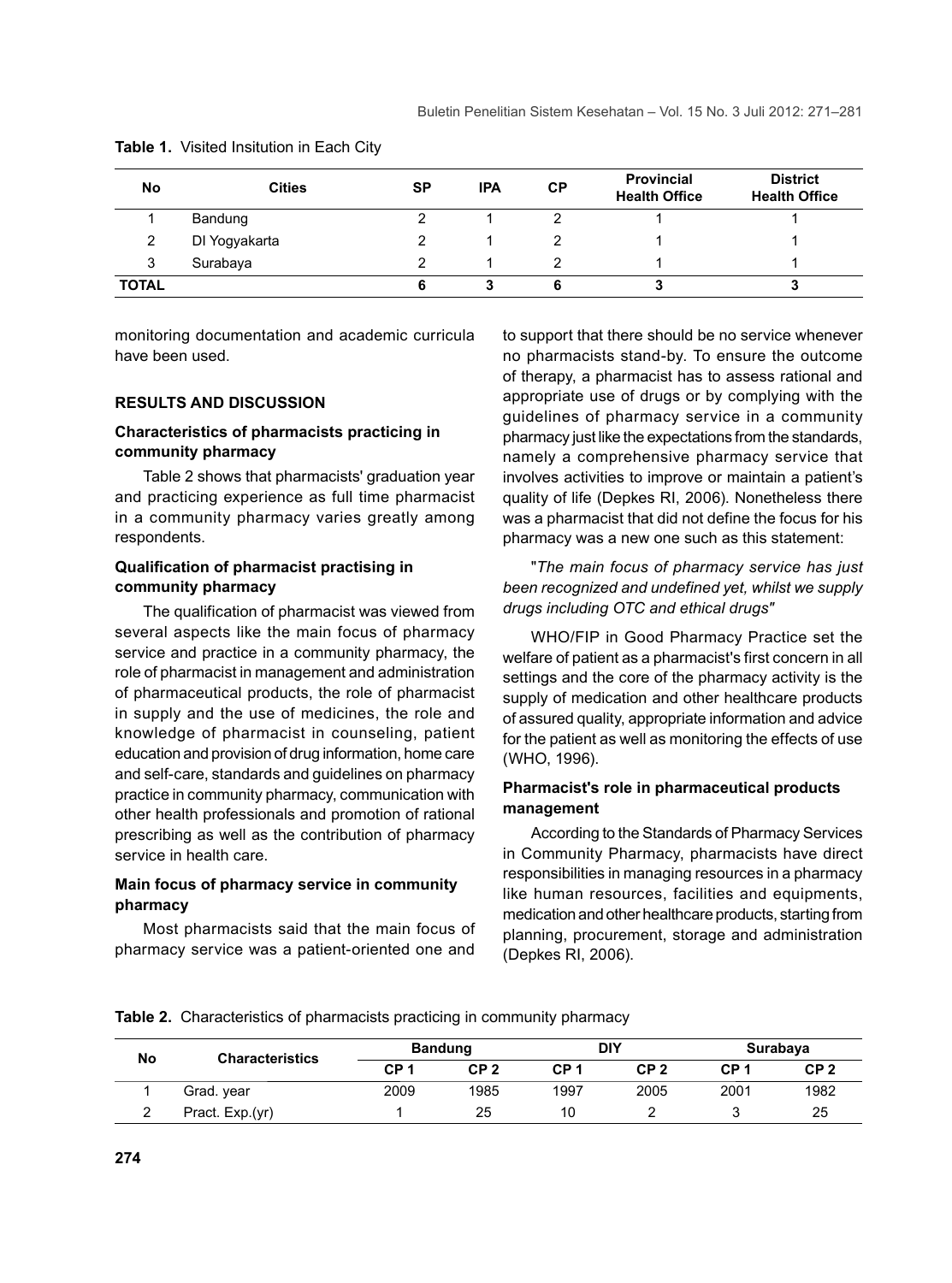In this study most pharmacists well-played this role although not all the tasks in the pharmacy were performed by them but other personnel did too (Herman, 2010) just like these statements:

*"A pharmacist in community setting has the responsibility in all aspects like service, marketing, finance and administration, human resources and training, logistic management and inventory"*

*"As a manager, I decide and order what drugs to be purchased. Soon after delivery from the distributors, a pharmacy staff will enter them into the computer. For each task there is a pharmacy staff responsible"*

This finding shows that the function of pharmaceutical products management had been done by most pharmacists, especially the fulltime pharmacists. Whilst for a firm pharmacy the management is under a certain division with a monitoring system like in the following statements:

"*The processes of planning, procurement, storage, documentation and evaluation are all under the authority of logistic division"*

*"The pharmacist is responsible for the management of other pharmaceutical and health products from the planning up to their evaluation……Each activity done in the pharmacy is under the supervision of Head of Branch Office"* 

#### **Pharmacist's role in drug therapy management**

Pharmacists should assume greater responsibility than they currently do for the management of drug therapy because many tasks were still done by pharmacy assistant, except for full time pharmacists, such as these statements:

"*The pharmacy assistant is reponsible for OTC drugs under supervision of the pharmacist…..the pharmacist himself is responsible for ethical drugs from receiving the prescription to monitoring the drug use, helped by his assistant"*

"*The pharmacy assistant serves at the front counter for OTC drugs….prescription drugs are dispensed by pharmacy assistant"*

"*Full time pharmacist practices all activities, helped by pharmacy students now and then"* 

"*This community pharmacy does not have any pharmacy assistant such that all practices are done by the pharmacist himself"*

## **Pharmacist's role in communication, information and education**

This beyond the supply of pharmaceutical products role of pharmacists is played by a full time pharmacist or a co-pharmacist practising in an education pharmacy, either to other health care providers or to the patients they serve.

*"The responsible pharmacist works full time, this community pharmacy is also an education pharmacy. Drug information given to patients covers up indication, dose, administration and probable adverse events of drugs. The essential role of pharmacist is communication with patients regarding their medicines"*

*"The pharmacist's role is prevailing…. communication, information and education to the patient or others is done by the pharmacist. Counseling starts from 8 am until 10 pm. The information given includes indication, dose, administration and probable side effects of drugs"*

*"This pharmacy does not have any pharmacy assistant……Information is given by the pharmacist depending on the result of patient assessment, disease, and drug used"* 

This role, especially for drug therapy in chronic diseases, differs from a pharmacy with a full time pharmacist than the one with a pharmacy assistant as an information provider in details.

*"Interaction of drugs mostly asked by consumers – unanswered…Information and education on anti diabetes – unanswered…. Information and education on drugs for uric acid – unanswered….antibiotics use is not a problem"*

#### **Home care and self medication**

In the Standards of Pharmacy Services in Community Pharmacy a pharmacist, as a care giver, should consider home care service too, especially for the elderly, mothers and children, or chronically ill patients. This activity includes documentation of professional activities such as medication record (DepKes RI, 2007). Nevertheless, the implementation of home care by pharmacists was not so easy, like this statement: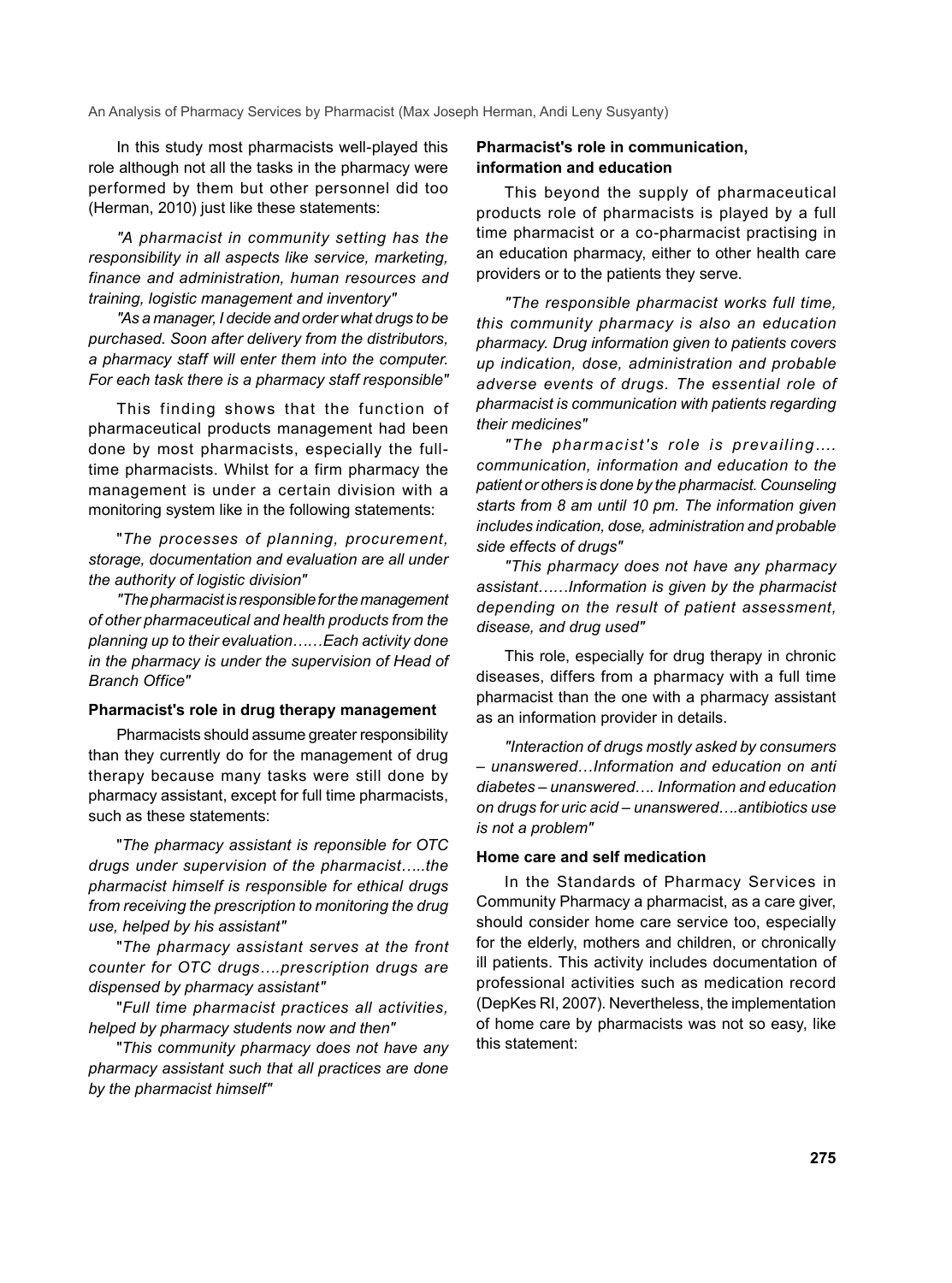*"Homecare at times can not be done for not all patients needs or pleased to be visited. Homecare may be done via telephone. Trial for homecare is required for it is not well-known or recognized by the community. Technical preparation is difficult, the pharmacist is not ready and the cost resulted from it should be expected"*

There were pharmacists who did it in educational program, but there were pharmacists who ever did not either.

*"Visiting patients, especially those with chronic diseases, has been done to assure compliance, to check their latest condition and when they should visit their physician again, to count and check their medicines, to ask for the problem they faced including symptoms of drug side effects. Homecare is also documented'*

"*Yes, it has been carried out by pharmacist together with practicing pharmacy students, documented in Patient Medication Record"*

*"Direct visitation by pharmacist has not been conducted, for the response from monitoring by telephone is still very low. So, we make card and whenever they need us they can call us'*

Good Pharmacy Practice addressed activities of pharmacists associated with self care, including advice about and, where appropriate, the supply of a medicine or other treatment for the symptoms of ailments that can be properly self treated (WHO, 1996). In this study activities concerning self care was hardly done because of precaution taken by pharmacists regarding the ongoing relationship with other health professionals, particularly physicians, though it should be seen as a therapeutic partnership.

*"Beware of crossing the physician. OTC drugs, physicians, referrals. A great number of self-medication for acute diarrhea, patients should better see their physician"* 

*"Yes, it has been carried out by pharmacist together with practicing professional pharmacy students*"

*"It has been done on the 5th day every month, together with practicing professional pharmacy students in the surrounding area, preparing leaflets to be distributed"*

## **Standards of Pharmacy Services in Community Pharmacy**

Standards of Pharmacy Services in Community Pharmacy is essential in the practice of pharmacy that responds to the needs of those who use the pharmacists' services by providing optimal, evidencebased care (WHO, 1996). It should be adhered to by capable pharmacists. Most of the pharmacists knew and understood the standards well but there were still obstacles in practice, especially concerning the implementation of Government Regulation No. 51 of 2009 like these two pharmacists said:

*"Concerning the Indonesian Health Law No. 36 of 2009 and the Government Regulation No. 51 of 2009, a pharmacist should have been familiar with them. In general the Government Regulation No. 51 of 2009 rules a pharmacist in his professional practice and it may become refreshment in spite of contradiction here and there. Difficulties to improvement towards GPP lie on the pharmacists themselves, they need more knowledge to practice according to GPP" nonsense*

*"Government Regulation No. 51 of 2009, there has to be a co-pharmacist for it's not possible to work for 24 hours"*

## **Communication with other health professionals and assessment of prescription rationality**

In the Standards of Pharmacy Services in Community Pharmacy issued by the Ministry of Health pharmacists should collaborate with other health care providers in their efforts to promote rational drug use and to improve health outcomes (DepKes RI, 2007).

It was found that most pharmacists did not have any problem in communicating with other pharmacists, but at times with other health care providers like physicians there might be difficulties.

*"There are communications with other pharmacists especially on drug use, with physician concerning prescription rationality, unclear writing, available drugs and drug substitution either directly or by phone. Response of physician is usually very good".*

*"It's not easy sometime to communicate with physician"*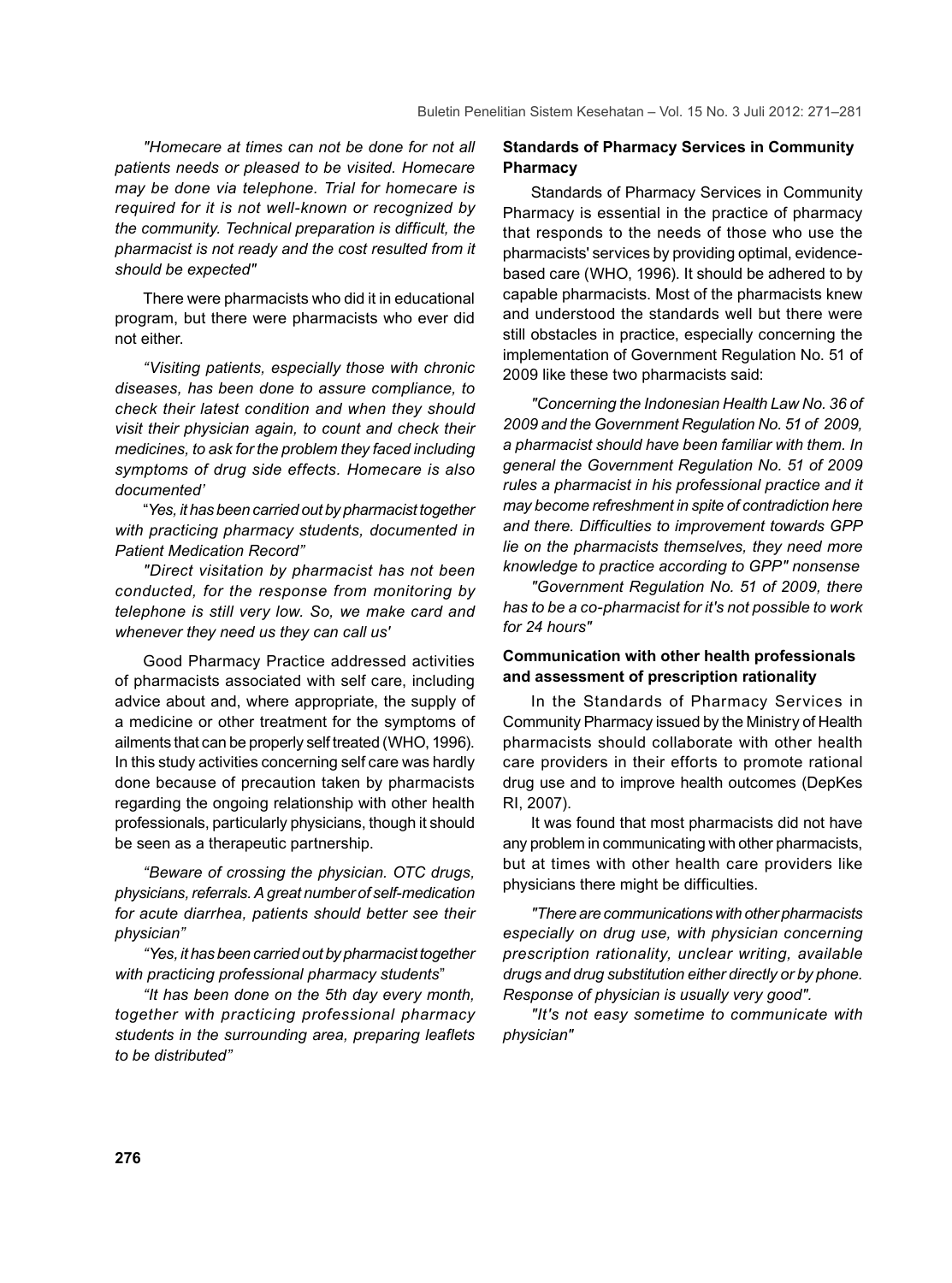Assessment of rational prescription that should cover legal validity, appropriate dosage form and route of administration, therapeutic dosage range, appropriateness to patients' condition, parameters and previous medication, compatibility with other medicines and possible side effects was not exclusively done in overall pharmacies yet. Some did it by routine habit when screening prescription. The followings are pharmacists' opinion on rational prescription in a pharmacy:

*"In general, it's okay. Polypharmacy occurs usually for the elderly and children, antibiotics and analgesics are common. To support the policy of rational prescription, a clear government regulation is needed, besides socialization through mass media or seminars on rational drug use".*

*"Full time pharmacists find many irrational prescriptions, for example Hiperkol was given together with Lipitor eventhough they have similar indication as anticholesterol. Another example is prescription of Biogesic and paracetamol. To support the policy of rational prescription, socialization through mass media or television to the public should be considered and to pharmacist and physician is a must".*

*"Although most prescriptions are rational, there are still some inappropriate ones, for example one that contained powdered sustained-release tablets which should first be confirmed by the prescriber. To promote rational drug use policy, some product limitation may be required. Pharmacist's role in communicating with physician should be enhanced and evidence derived from PMR. Patient safety in community pharmacy setting is also needed".* 

## **The contribution of pharmacy services in health care**

WHO in Good Pharmacy Practice stated that the contribution of pharmacy services in health care was to improve heath outcomes by maintaining access to an appropriate evidence relating to the safe, rational and cost effective use of medicines (WHO, 1996). Indepth interviews reveal that pharmacists realized their services' contribution to health care in different aspects and understandings.

*"The contribution of pharmacy services in health care consists of accessibility to affordable drugs and availability of appropriate drug information".*

*"Improvement of general health status will come along with the achievement of the objectives of drug therapy".* 

*"It is very important for the goal of therapy is not merely determined by appropriate diagnose but also by the success of drug treatment which is certainly influenced by the control of pharmacist".*

## **Observation of pharmacy practice in community pharmacy**

Observations show that activities in pharmacy practice differed widely, depending on the presence of the pharmacists and their role in a community pharmacy. These main differences lie in the activities of filling prescription of the medicines used, the role and knowledge of pharmacist in counseling, patient education and provision of drug information, providing effective medication therapy. On the other hand, activities concerning drug and human resources management in a community pharmacy were nearly alike in accordance with the standards.

|  |  | Matrix 1. Pharmacy Practice in Community Pharmacy |  |  |  |
|--|--|---------------------------------------------------|--|--|--|
|--|--|---------------------------------------------------|--|--|--|

| <b>Pharmacists' qualification</b>                | Implementation                                                                                                                                                                                                           | <b>Training Content</b>                                                                   |
|--------------------------------------------------|--------------------------------------------------------------------------------------------------------------------------------------------------------------------------------------------------------------------------|-------------------------------------------------------------------------------------------|
| Drug supply and management as<br>regulated       | Pharmacist is responsible in all<br>aspects eventhough he is not the<br>actor, obstacles towards GPP are<br>limited number of pharmacist, different<br>regulation perception, other profession<br>and pharmacist himself | Regulations, behavioral science                                                           |
| Drug, including OTC and ethical drug<br>services | Mostly done by pharmacist assistant                                                                                                                                                                                      | Clinical pharmacy, communication<br>skill, DRP, drug interaction especially<br>oral drugs |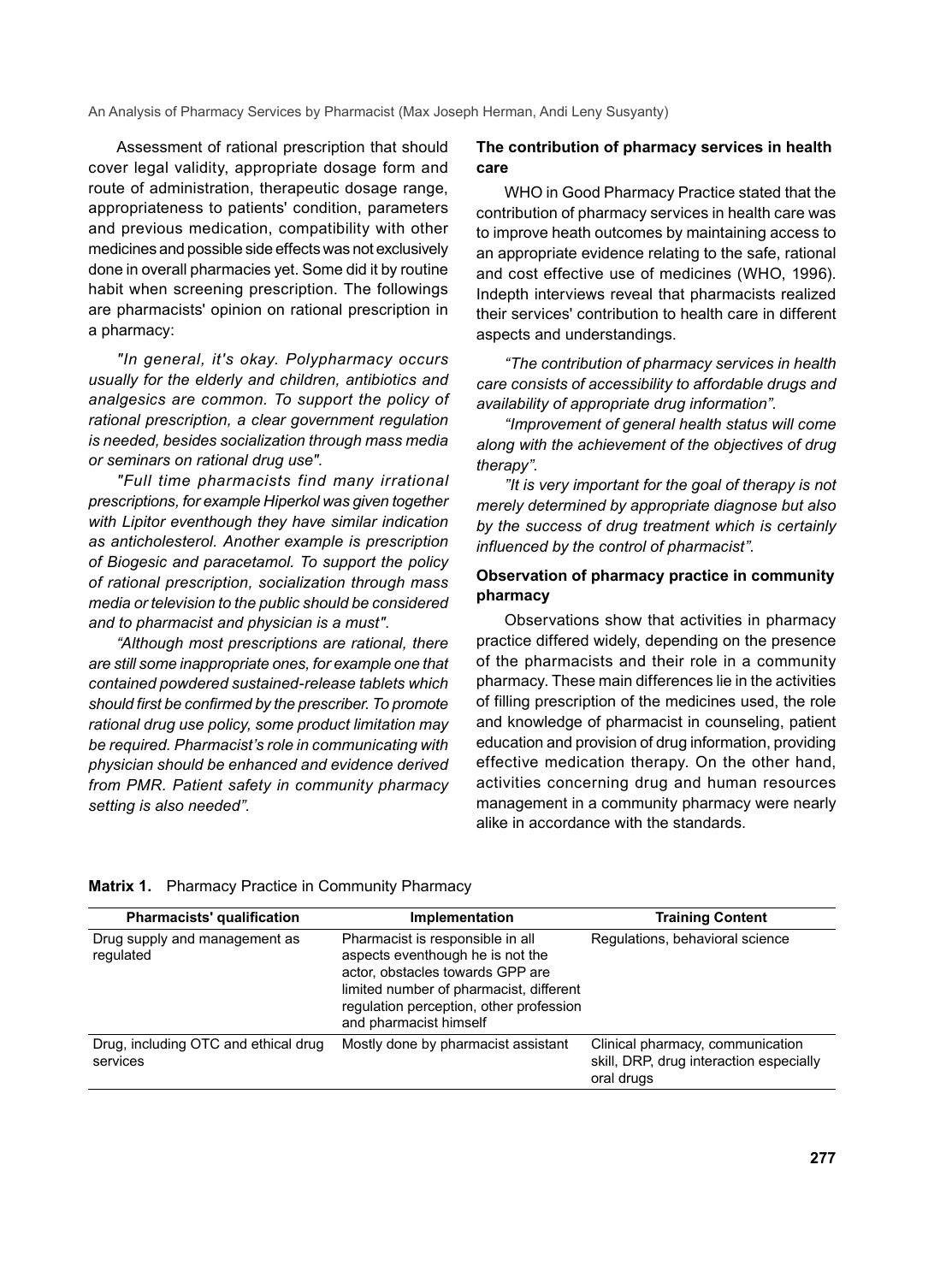Buletin Penelitian Sistem Kesehatan – Vol. 15 No. 3 Juli 2012: 271–281

| <b>Pharmacists' qualification</b>                                                                                 | Implementation                                                                                           | <b>Training Content</b>                                                       |
|-------------------------------------------------------------------------------------------------------------------|----------------------------------------------------------------------------------------------------------|-------------------------------------------------------------------------------|
| Counseling, information and education Still done a lot by pharmacist<br>- patients<br>- other health professional | assistant, information limited to drug<br>indication, application and conta-<br>indication               | Drug information service (PIO),<br>product knowledge, reference<br>evaluation |
| Recording and reporting as regulated                                                                              | Well done                                                                                                | Regulations                                                                   |
| Active participation in drug safety<br>monitoring                                                                 | Medication record still unavailable<br>except in education pharmacy                                      | PMR, pharmaceutical science                                                   |
| Other leaders' function like finance<br>and human resource manager                                                | Especially at pharmacy owned by non- Pharmacoeconomic, financial and<br>pharmacist cannot be implemented | human resource management                                                     |

## The qualification of pharmacists practising in **community pharmacy according to School of Pharmacy, Indonesian Pharmacist Association**  and Health Office School of Pharmacy

School of Pharmacy as an institution in education world that produce pharmacists surely has an important role. Their education equips pharmacists to play a key role in providing assistance, information and advice to members of the public about medicines available. This requires them to keep abreast of developments in pharmacy practice and the pharmaceutical sciences, professional standards requirements and advances in knowledge and technology.

Determining the functions of pharmacists that are desired by stakeholders (patients, physicians, policy makers, insurers, payers and other health care professionals) will result in pharmacists' qualifications that agree with the market demand. It is also considered important to describe key competencies that the profession brings to the continuum of health care delivery. For that purpose the pharmacist professional standards requirements in community pharmacy (PKPA) which describe the implementation of pharmaceutical sciences in globalization era is essential (Syukri, 2009).

Interview with school of pharmacy shows that the conditions of practice in community pharmacy vary widely. Educational programmes for entry to the profession should appropriately address both current and foreseeable future changes in pharmacy practice. The school of pharmacy has deliver knowledge and competencies such as required by their association, but pharmacists should maintain their competencies as health care professionals who have relevant and up-to-date skills and expertise through continuing professional development activities. The success of pharmacists practising in community pharmacy

depends on their willingness and commitment to continuing professional development, other than that obtained from formal education.

*"Pharmacies are going towards what is demanded by the Government Regulation No. 51 of 2009, if patients are not satisfied surely pharmacies will collapse".* 

*".....Nevertheless, I see generally that in many other areas in Indonesia pharmacy practice in community setting is not done as expected....I see that there is a lack of commitment of pharmacist himself to practice professionally in a community pharmacy that resulted among other things in their scarce attendance".* 

*"……. I think that those responsible for education have given their students knowledge and skill as much as possible, such that a pharmacist should be capable of practicing professionally. Nonetheless, continuing education should be followed to cope with recent developments".* 

#### **Indonesian Pharmacists Association**

Rubiyanto in his writing, Rekonstruksi Profesi Apoteker Sebuah Upaya Membuat Peta Jalan Menuju Apoteker Sebagai Tenaga Kesehatan, said that the Health Law No. 36 of 2009 and the Government Regulation No. 51 of 2009 will surely inspire pharmacists to make great changes starting from the school of pharmacy, pattern and performace of pharmacy pratice in all settings to their attitude and behaviour as health professionals in improving health in the community (Rubiyanto, 2010). Interviewee underlined pharmacy education like this:

*"Fresh graduates can not meet users' demand and need adaptation. Pharmacist is a health professional but not ready for use because of their inappropriate curricula. At school everything has to be learned. A great number of pharmacists in community setting just*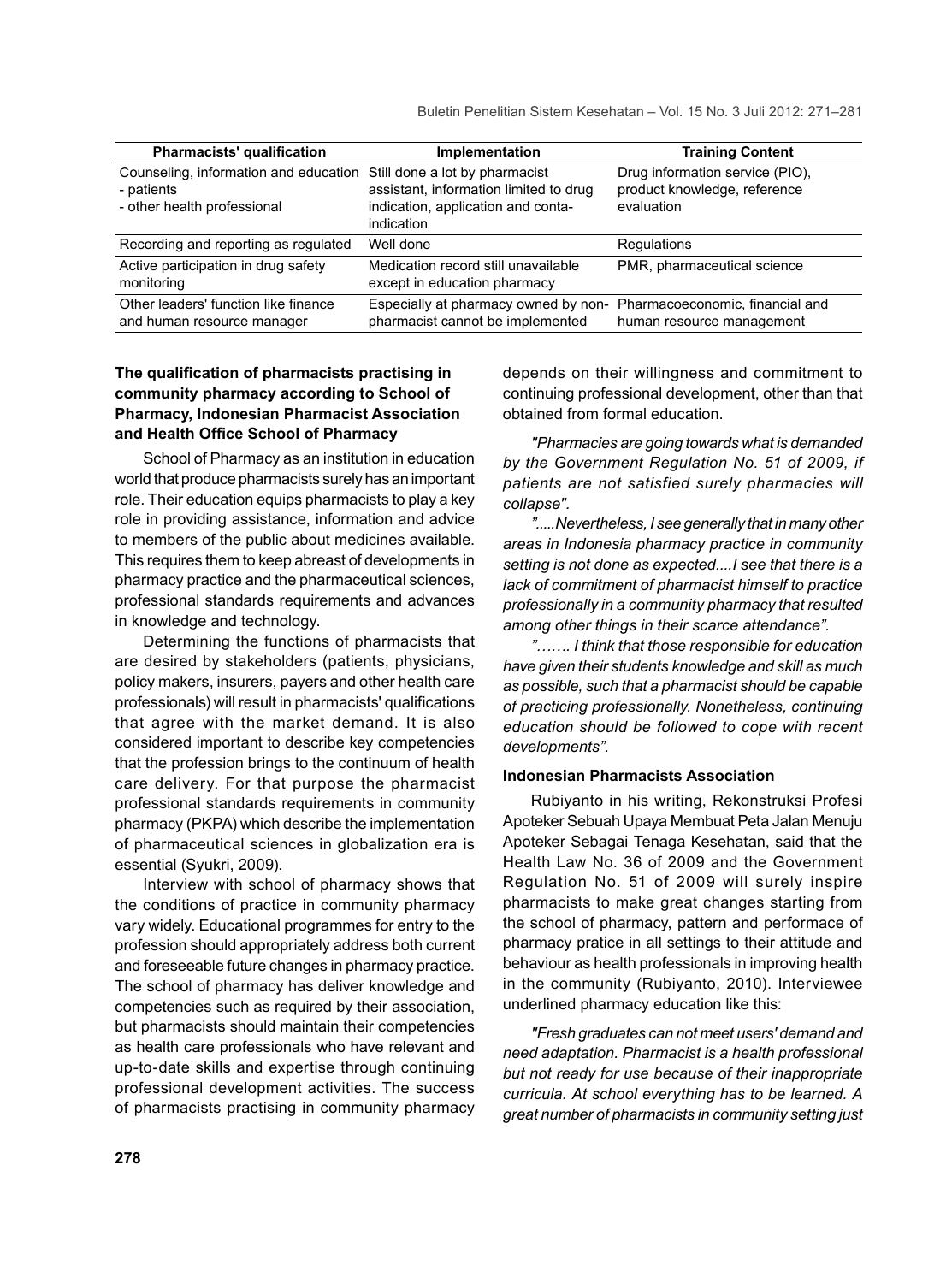*only manage the drug supply and hardly involved in clinical pharmacy and pharmaceutical care"*

According to Rubiyanto the implementation of the afore mentioned Health Law and Government Regulation needs struggle, for there are different perceptions and paradigm among the pharmacists themselves regarding their background interests. Besides other health professionals often undermine the role of pharmacists and relatively resistant to their existence, public awareness of the added value of the pharmacists still has to be raised up. Even in some cases the political will of the government to empower pharmacists as required is still lacking. This is a golden chance that can not be repeated (Rubiyanto, 2010). The presence of pharmacist in a community pharmacy is in fact a barrier according to the following interviews:

*"The presence of pharmacist to serve in certain pharmacies is undebatable, but in others pharmacist is present if only they are the owners too and just not more than five percents of pharmacies are owned by pharmacist"*

*"Although referring to the competence standards, knowledge of a pharmacist is adequate, they lack professional attitude and behavior, especially those in cooperation with the owner of the pharmacy"*

Interviewee also emphasized government commitment to improve pharmacy services by pharmacists like this:

*"Regarding the presence of pharmacist,it depends on the government policy, there should be a reward and punishment mechanism. The government should make a kind of law enforcement. Until now the Indonesian Pharmacist Association (IPA) has not an authority to cancel a pharmacy license and needs support from the government to be empowered".*

For the sake of changes in pharmacy practice, the IPA attempts to organize activities which enhancing pharmacists improvement of quality in their professional practice:

*".........IPA recommends the implementation of a standard operating procedure in conducting GPP in community setting..... Designing pharmacist stratification system through professional practicing program for fresh graduated pharmacists, collecting portofolio for at least five years to follow CPD*  *(Continuing Profession Development) and using credit system to assess by means of PMR (Patient Medication Record) as tools of the National Pharmacy Committee (KFN)".* 

*"To improve quality and to upgrade the competencies of pharmacist as mandated in the Indonesian Health Law No. 36 of 2009 and the Government Regulation No. 51 of 2009, CPD (Continuing Professional Development) or CPE (Continuing Professional Education) is essential. Functional status of pharmacist practicing in hospitals, community pharmacies and public health centers should be developed".*

## **Health Office**

With the coming of Government Regulation No. 51 of 2009 into effect, pharmacists have to implement the Standards of Pharmacy Services (chapter 21, v.1) and filling prescription have to be done only by pharmacists (chapter 21, v.2). This means that pharmacists must be present as long as health care facilities are opened. Up to now nearly 95% who render pharmacy services are not pharmacists (pharmacy assistants, nurses, midwives, owners, non medical technician), whereas the pharmacists themselves usually have a job outside health care facilities. Following this obligation the quality of pharmacy services in near future will make a vital contribution to patient care. The actions taken by the District Health Office as regulator were:

- 1. Socialization of Government Regulation No 51 of 2009 to IPA, PAFI, the association of pharmacy owner, hospitals, community health center, clinic, drug wholesaler, and local government. Particularly to hospitals, socialization is done continually regarding the issue of Law No. 44 of 2009 on Hospitals.
- 2. Analyze the need of pharmacists and pharmacy technicians required so as to establish standards.
- 3. Organizing seminars or workshops with school of pharmacy or IPA.
- 4. Planning and recruitment of pharmacists and pharmacy technicians in private or public hospitals.
- 5. Monitoring and evaluating performance of pharmacy services in health facilities.
- 6. Facilitating registration of pharmacists to the Ministry of Health and pharmacy establishment.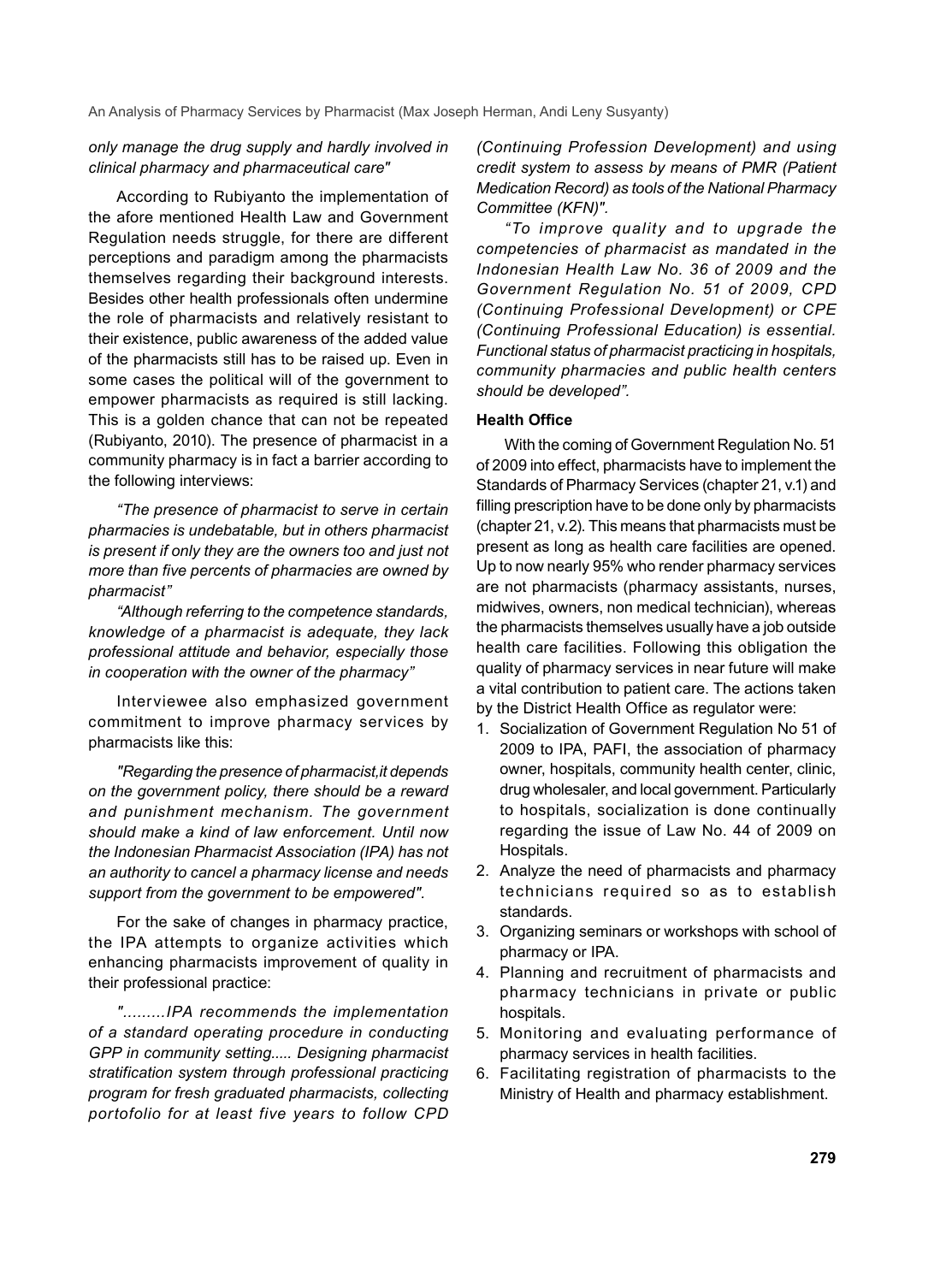- 7. Issuing and controlling of pharmacists' practice license (SIPA).
- 8. Collaboration with regional IPA and PAFI to control pharmacies as early as possible.
- 9. Supporting pharmacists and their technicians on their rights and liabilities.

What the Health Office had already done in preparing the implementation of Government Regulation No. 51 of 2009 is as follows:

*"Referring to the Government Regulation No 51 of 2009 which has certainly to be obeyed, preparation has to be made. The regional health office has to control that a pharmacy should only be opened whenever the pharmacist is present. For the time being, a new pharmacy has to employ at least two pharmacists, one as a co-pharmacist".*

The Health Office said that there was barrier to implement the Government Regulation comprehensively, especially from the pharmacists:

*"Pharmacy practice in community setting at this time varies widely, particularly in direct service to patients.......We have a lot number of pharmacists now, but their quality and competence are inadequate to improve the overall quality of pharmacy services. The resposibilities of some pharmacists are lacking such that their profession is underestimated and not recognized yet compared with physicians*".

Apart from the pharmacists site in order to improve their qualification in the implementation of Government Regulation No. 51 of 2009, support from school of pharmacy and IPA is also needed.

*"Pharmacist is still not confident to run a pharmacy on their own for the reason of lack of knowledge and fund, communication and management skill. Meanwhile, there are still schools of pharmacy with inadequate curricula in order to practice professionally and lack of education facilities......Professional organization plays an important role and has to have a clear concept to improve pharmacist's competence, the Provincial Health Office will facilitate in terms of policy through intersectoral meeting and inviting stakeholders involved".* 

## **CONCLUSIONS AND RECOMMENDATIONS**

#### **Conclusions**

This study finds that the qualification of pharmacists practising in a community pharmacy in compliance with the Government Regulation No. 51 of 2009, the Standards of Pharmacy Services in Community Pharmacy and the Good Pharmaceutical Practice still vary. Most of the pharmacists have understand their roles in pharmacy practice in a community pharmacy, but to do it according to the regulations there are still hindrances in competence and time. Proper information and training in these aspects will help creating the awareness and motivation to do it in their pharmacy, and its subsequent advantages.

#### **Recommendations**

Education and continuing education through seminars, socialization and control of pharmacy practice in community pharmacy should be enhanced in cooperation with professional organization as necessary.

| <b>Informant</b>                | <b>Pharmacists' qualification</b>                                                                                                             | <b>Development content</b>                                                                                                           |
|---------------------------------|-----------------------------------------------------------------------------------------------------------------------------------------------|--------------------------------------------------------------------------------------------------------------------------------------|
| School of Pharmacy              | Pharmacy practice done variedly by<br>pharmacist among CPs, especially in<br>pharmacotherapy and communication,<br>still in transition period | Clinical pharmacy, commit- ment,<br>pharmacotherapy, humaniora, communication,<br>behavioral science, marketing and management       |
| Regional IPA                    | Appropriate number and quality of<br>pharmacist, attitude and behavior is<br>important                                                        | No pharmacist no service, appropriate<br>competence system, continuing education,<br>behavior, PMR, periodic certification           |
| <b>Provincial Health Office</b> | Pharmacy practice still not as expected<br>by Government regulation no.51/2009                                                                | At least 2 pharmacists in a CP, collaboration with<br>professional organization, clinical pharmacy,<br>communi-cation and management |
| District Health Office          | Pharmacy practice varies widely                                                                                                               | Control, registration and licensing of pharmacist,<br>at 2 pharmacist in a CP, pharmacology, PMR,<br>clinical pharmacy               |

**Matrix 2.** Perception of institution on pharmacists' qualification at community pharmacy